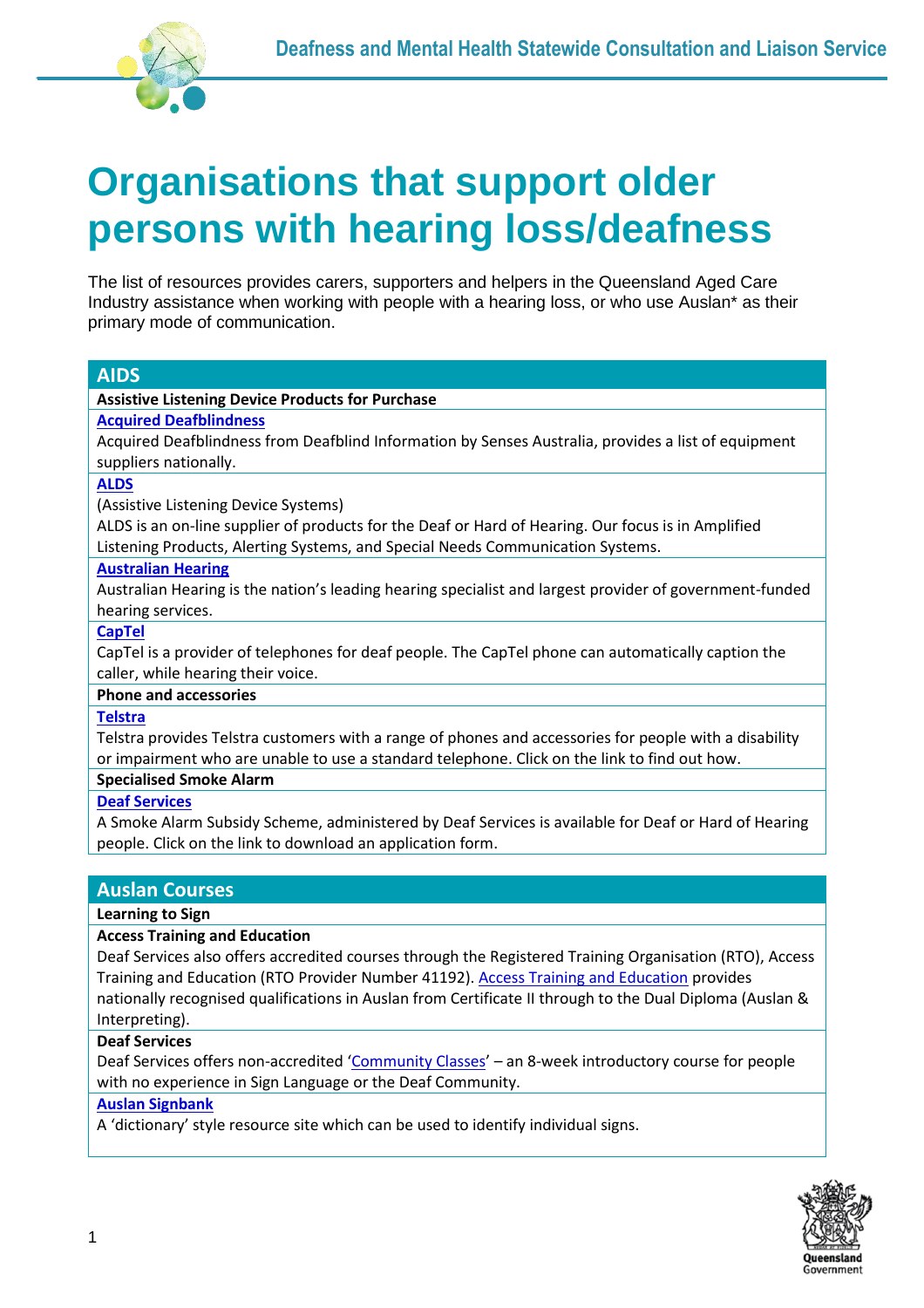

# **[TAFE](https://tafeqld.edu.au/oneweb/courses/18343/auslan-sign-language-beginners)**

A non-accredited short course for beginners in Auslan Sign Language.

## **Communication**

## **Interpreting Services**

## **[Auslan Connections](http://auslanconnections.com.au/)**

Auslan Connections is a specialist in the field of Auslan Interpreting and endeavours to meet the language requirements of each of our clients. Auslan Connections is a joint venture of Deaf Services and Expression Australia. A registered provider under the NDIS and a contracted provider of Auslan interpreting to the Queensland Government.

**[NABS](https://www.nabs.org.au/contact-us.html)**

(National Auslan Interpreter Booking Service)

We provide Auslan interpreters Australia-wide for any purpose – medical and non-medical appointments.

If you are not eligible for NDIS (National Disability Insurance Scheme), interpreting at private health care appointments are free.

If you have an NDIS package and have interpreting in your plan, you can book an Auslan interpreter for any appointment or meeting. Your plan pays for the interpreter.

# **Facilitating Communication**

## **[National Relay Service](https://www.communications.gov.au/what-we-do/phone/services-people-disability/accesshub/national-relay-service)**

The NRS is a government initiative under Accesshub that allows people who are deaf, hard of hearing and/or have a speech impairment to make and receive calls.

More information and fact sheets on how to make a call through NRS i[s here](https://www.communications.gov.au/what-we-do/phone/services-people-disability/accesshub/national-relay-service)

## **Health & Wellbeing**

#### **\*Auslan Videos**

[What is Elder abuse?](https://www.youtube.com/watch?v=tHoo6bFsWgk)

[Enduring Power of Attorney and Elder abuse](https://www.youtube.com/watch?v=aB7fcvneFMA&list=PLCrmh-Ghrg_Guc6ylFpYzpiZD0eSj6Au1)

[Signing documents](https://www.youtube.com/watch?v=bpLtYqp1zNQ)

[Bladder and bowel control](https://www.youtube.com/watch?v=8mM6ZKKws8o&list=PLCrmh-Ghrg_GmYtznXpi9ykIKgCnmuEfR)

[Healthy bladder and bowel habit](https://www.youtube.com/watch?v=a0V5SOzz9ok&list=PLCrmh-Ghrg_GmYtznXpi9ykIKgCnmuEfR&index=2)

[Exercise to keep a healthy bladder and bowel](https://www.youtube.com/watch?v=gp6Z7JUesHo&feature=youtu.be)

[How to sit on the toilet properly](https://www.youtube.com/watch?v=jUBCb5hYz5k&list=PLCrmh-Ghrg_GmYtznXpi9ykIKgCnmuEfR&index=4)

[An Introduction into Dementia](https://www.youtube.com/watch?v=CkKKvfE7x0Y)

[About Dementia](https://www.youtube.com/watch?v=YpyW1gupZGM)

[Communication in a Dementia Way](https://www.youtube.com/watch?v=bB3OSlCwvIM)

[Practical suggestions for assisting people with Dementia](https://www.youtube.com/watch?v=pZrYLqGBS_g)

[Informed Consent in health care](https://www.youtube.com/watch?v=dVm24PBKR2s)

[Hospital Welcome for Metro South Health patients](https://vimeo.com/226217247)

# **Instructional Resources**

## **[Hearing Assistance in Aged Care](https://support.microsoft.com/en-us/office/this-website-doesn-t-work-in-internet-explorer-8f5fc675-cd47-414c-9535-12821ddfc554?ui=en-us&rs=en-us&ad=us)**

An Instructional video designed to fit within a 30 min in-service session for continuing professional development purposes. Also available for pre-service training.

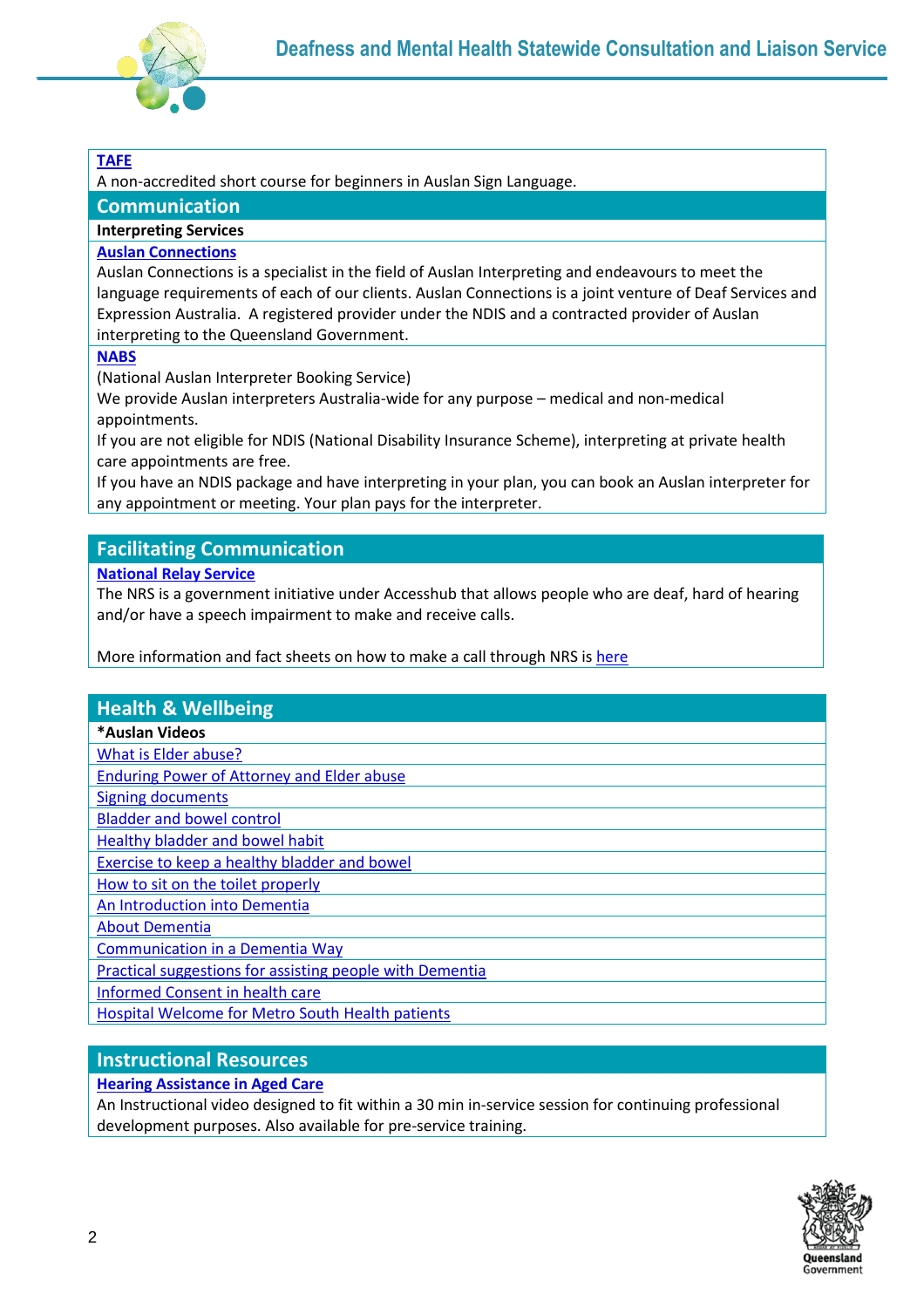

**[Online training](https://hearnetlearning.org.au/login/index.php)** - includes the above instructional video, incorporating multiple-choice quizzes. A certificate is available if completed satisfactorily. This online training is hosted by HEARnet Learning.

#### **Happy Hearing App**

For on-the-job reference to hearing assistance skills and information including that which is in the above instructional video. Available on Google Play for android phones and tablets; and in the App Store for iPhones and iPads.

#### **[Hearing Matters Australia](https://www.google.com.au/?gws_rd=ssl#spf=1634519329673)**

Hearing Matters Australia (HMA), formerly Self Help for Hard of Hearing Australia Inc., is a voluntary, non-profit educational organisation, dedicated to helping Australians with a hearing loss whose primary method of communication is through speech.

## **Kits and Signage**

## **[Hospital Communication kit](https://metrosouth.health.qld.gov.au/princess-alexandra-hospital/about-us/hospital-communication-kit)**

Princess Alexandra Hospital provides a hospital communication kit free of charge for patients who are Deaf or Hard of Hearing. Print the communication kit before going to the hospital or collect it during admission from the Interpreter Services office.

## **[Be Heard Communication kit](https://metrosouth.health.qld.gov.au/redland-hospital/about-us/hospital-communication-kit)**

Redland Hospital provides a hospital communication kit free of charge for patients who are Deaf or Hard of Hearing. Print the communication kit before going to the hospital or collect it from the specific ward or department listed on the website.

#### **[Bilby Publishing](http://bilby.net/)**

A special Needs Resource Shop

#### **[The Auslan Shop](https://auslanshop.deafaustralia.org.au/contact-us/)**

Deaf Community Resources

#### **[Poster series](https://www.deafnessforum.org.au/wp-content/uploads/documents/training_resources/hearing_awareness_posters.pdf)**

Designed to encourage the use of appropriate communication techniques as part of a plan to improve hearing support in aged care and hospitals.

## **Lifestyle Programs**

#### **Deaf Craft & Art Group**

Held in Moorooka, Brisbane – the Deaf Craft and Art group is an Auslan using group who welcome new members. Inquiries: Kathie Best 0431 938 211 (SMS only)

#### **Deaf Seniors Group: Brisbane**

Held in Moorooka, Brisbane – the Deaf Seniors Group meet to play card games, meet community members and share information in Auslan. Inquiries: Kevin Hayden 0402 789 040 (SMS only)

# **Organisations that support people with a hearing loss**

#### **[Deafness and Mental Health Service](https://www.health.qld.gov.au/clinical-practice/referrals/statewide-specialist-services/deafness-and-mental-health)**

A consultation and liaison mental health service supporting Deaf and hard of hearing adults throughout Queensland.

#### **[Deaf Services](https://www.deafservices.org.au/)**

Deaf Services is a leading not-for-profit organisation providing support to deaf and hard of hearing Australians across all age groups.

The services vision is for individuals and the community to be empowered, connected and achieving. Deaf Services delivers programs and supports to enable the deaf community to live full and independent lives.